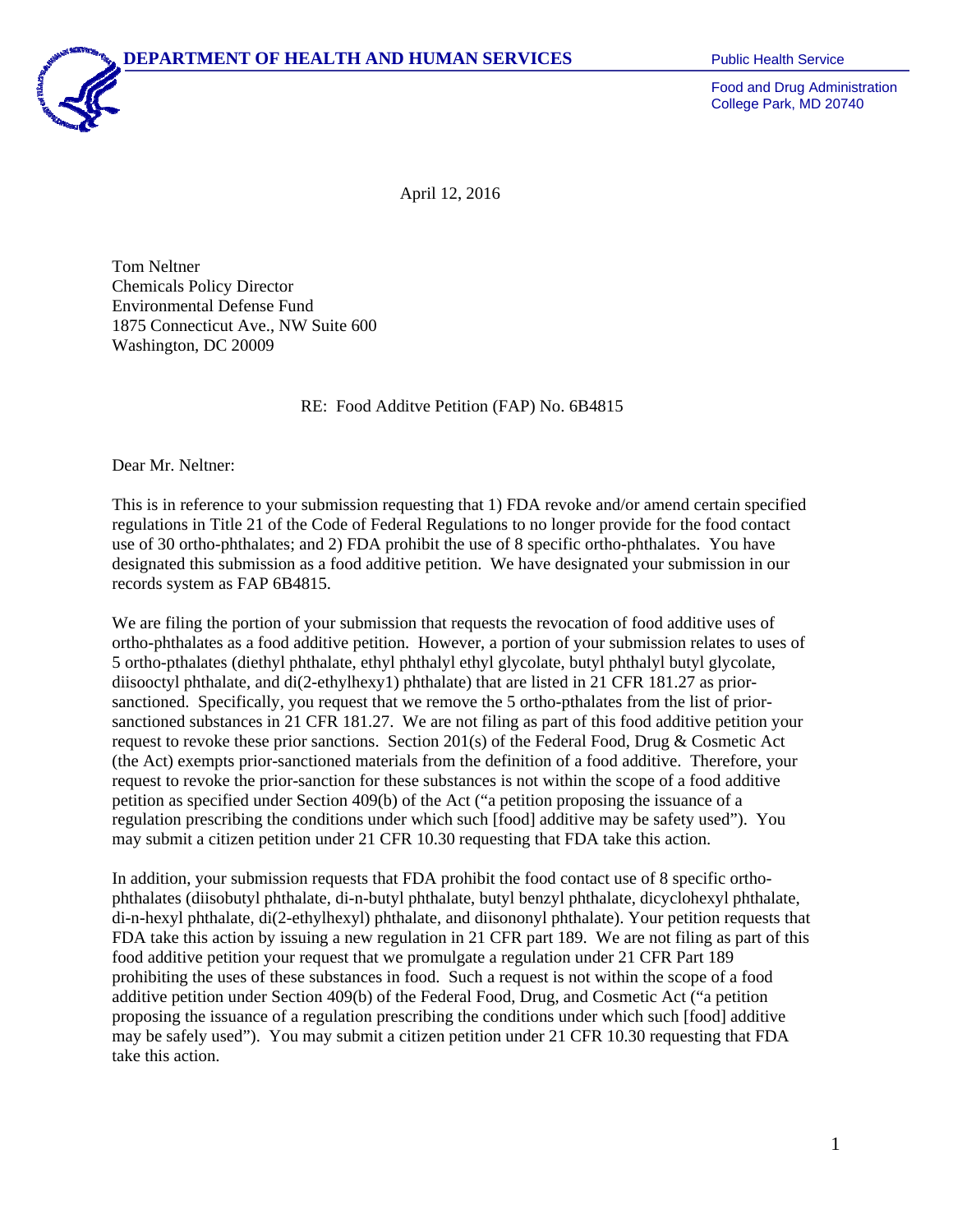Regarding the portion of your submission requesting the revocation of food additive uses of orthophthalates that we are filing as a food additive petition; the date of this letter is the filing date of your petition.<sup>1</sup> If we are not able to complete the scientific review within 90 days of the date of this letter, we will inform you by letter and extend the review for an additional 90 days.

Sincerely,

 $\text{Francis } \text{S. } \text{Lin} \text{-S}^{\text{DK: c=US, o=U.S. Government, ou=HHS, \nS. Lin-S, O=ST42.19200300.100.1.1=1300002125}$ Digitally signed by Francis S. Lin -S Date: 2016.04.12 17:32:22 -04'00'

Francis Lin, Ph.D. **Director** Division of Food Contact Notifications, HFS-275 Office of Food Additive Safety Center for Food Safety and Applied Nutrition

 $\overline{a}$ 

<sup>&</sup>lt;sup>1</sup> The ortho-phthalates that are the subject of FAP 6B4815 are listed in Attachment 1 to this correspondence.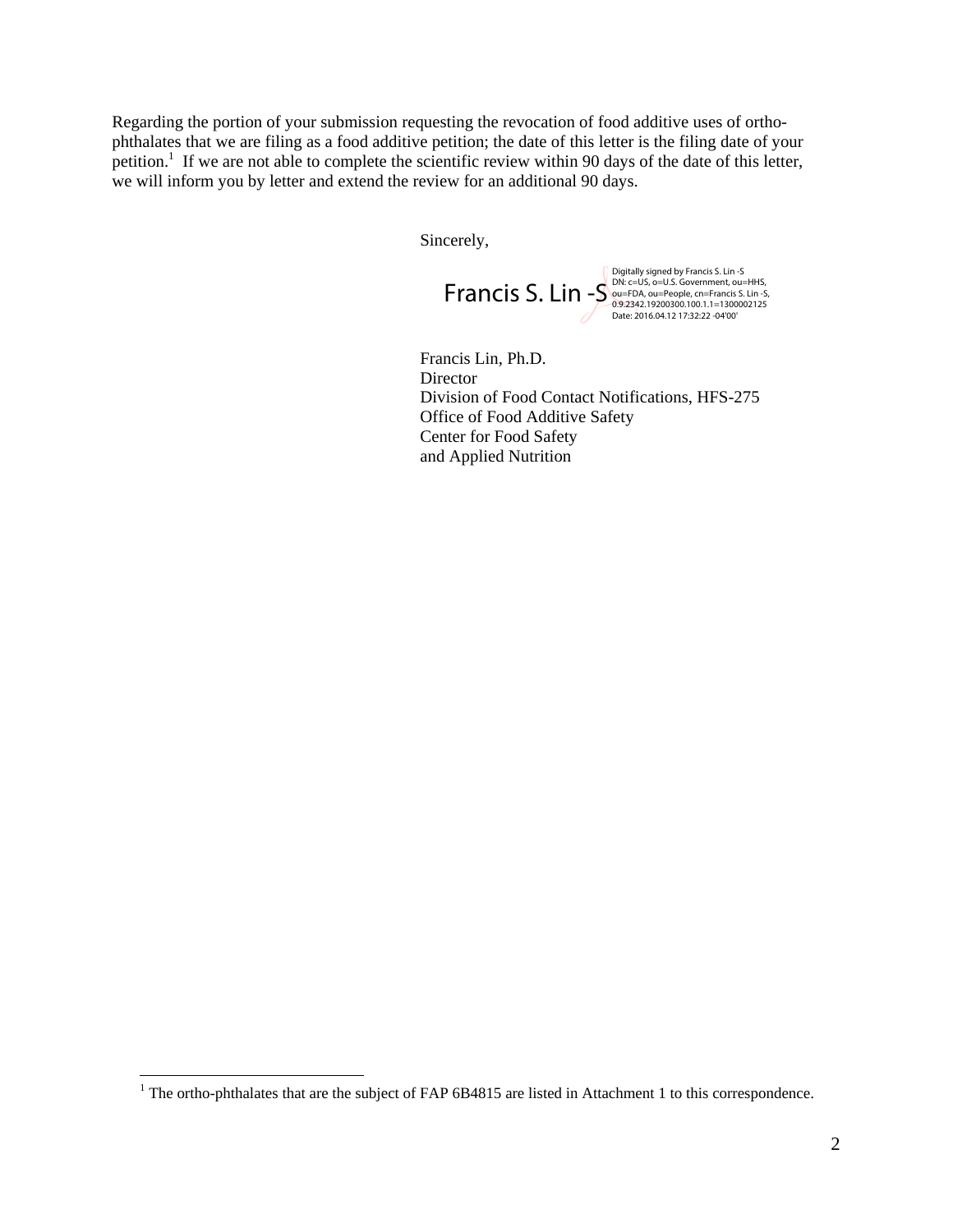## **Attachment 1**

| <b>Substance</b><br>#   | <b>Identification in FAP 6B4815</b>                                |
|-------------------------|--------------------------------------------------------------------|
| $\mathbf{1}$            | Dimethyl phthalate (CAS Re. No. 131-11-3)                          |
| $\boldsymbol{2}$        | Diphenyl phthalate (CAS Reg. No. 84-62-8)                          |
| $\mathbf{3}$            | Methyl phthalyl ethyl glycolate (CAS Reg. No. 885-71-2)            |
| $\overline{\mathbf{4}}$ | Diethyl phthalate (CAS Reg. No. 84-66-2)                           |
| 5                       | Diphenylguanidine phthalate (CAS Reg. No. 17573-13-6)              |
| 6                       | Ethyl phthalyl ethyl glycolate (CAS Reg. No. 84-72-0)              |
| $\overline{7}$          | Diallyl phthalate (CAS Reg. No. 131-17-9)                          |
| 8                       | Butyl benzyl phthalate (CAS Reg. No. 85-68-7)                      |
| 9                       | Diisobutyl phthalate (CAS Reg. No. 84-69-5)                        |
| 10                      | Di-n-butyl phthalate (CAS Reg. No. 84-74-2)                        |
| 11                      | Butyl phthalyl butyl glycolate (CAS Reg. No. 85-70-1)              |
| 12                      | Dicyclohexyl phthalate (CAS Reg. No. 84-61-7)                      |
| 13                      | Di-n-hexyl phthalate (CAS Reg. No. 84-75-3)                        |
| 14                      | Di(butoxyethyl) phthalate (CAS Reg. No. 117-83-9)                  |
| 15                      | Dimethylcyclohexyl phthalate (CAS Reg. No. 1322-94-7)              |
| 16                      | Diisooctyl phthalate (CAS Reg. No. 27554-26-3)                     |
| 17                      | Di(2-ethylhexy1) phthalate (CAS Reg. No. 117-81-7)                 |
| 18                      | Di-n-octyl phthalate (CAS Reg. No. 117-84-0)                       |
| 19                      | n-butyl n-octyl phthalate (CAS Reg. No. 84-78-6)                   |
| 20                      | Di(2-ethylhexyl) hexahydro-phthalate (CAS Reg. No. not identified) |
| 21                      | Diisononyl phthalate (CAS Reg. No. 28553-12-0)                     |
| 22                      | n-butyl n-decyl phthalate (CAS Reg. No. 89-19-0)                   |

## **Ortho-phthalates that are the filing subject of FAP 6B4815**